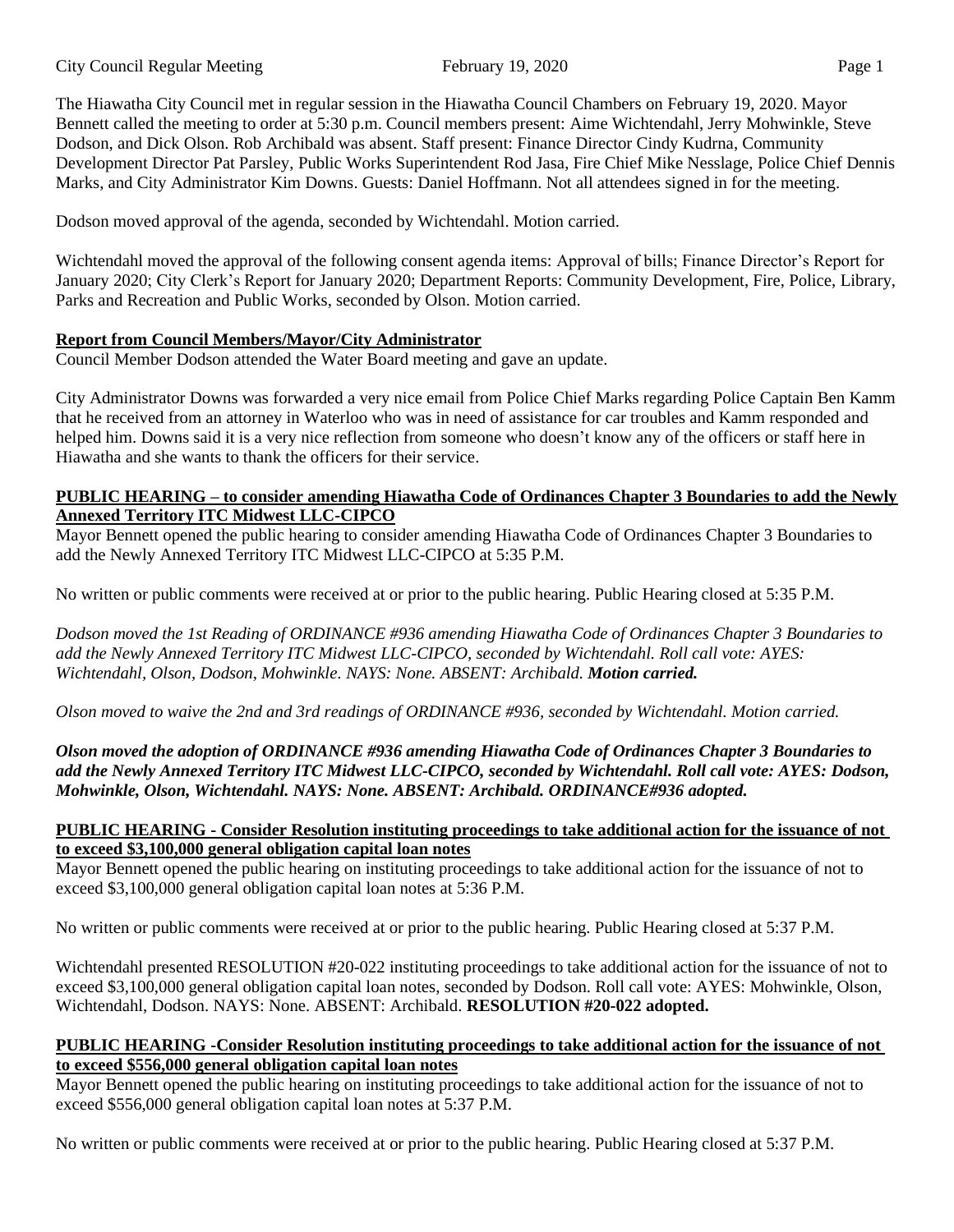Dodson presented RESOLUTION #20-023 instituting proceedings to take additional action for the issuance of not to exceed \$556,000 general obligation capital loan notes, seconded by Wichtendahl. Roll call vote: AYES: Mohwinkle, Dodson, Wichtendahl, Olson. NAYS: None. ABSENT: Archibald. **RESOLUTION #20-023 adopted.** 

#### **PUBLIC HEARING -Consider Resolution instituting proceedings to take additional action for the issuance of not to exceed \$85,600 general obligation capital loan notes**

Mayor Bennett opened the public hearing on instituting proceedings to take additional action for the issuance of not to exceed \$85,600 general obligation capital loan notes at 5:38 P.M.

No written or public comments were received at or prior to the public hearing. Public Hearing closed at 5:38 P.M.

Olson presented RESOLUTION #20-024 instituting proceedings to take additional action for the issuance of not to exceed \$85,600 general obligation capital loan notes, seconded by Dodson. Roll call vote: AYES: Olson, Mohwinkle, Wichtendahl, Dodson. NAYS: None. ABSENT: Archibald. **RESOLUTION #20-024 adopted.**

### **Consider Resolution directing the advertisement for sale of \$3,645,000 (dollar amount subject to change) General Obligation Capital Loan Notes, Series 2020, and approving electronic bidding procedures and official statement**

Dodson presented RESOLUTION #20-025 directing the advertisement for sale of \$3,645,000 (dollar amount subject to change) General Obligation Capital Loan Notes, Series 2020, and approving electronic bidding procedures and official statement, seconded by Wichtendahl. Roll call vote: AYES: Wichtendahl, Dodson, Olson, Mohwinkle. NAYS: None. ABSENT: Archibald. **RESOLUTION #20-025 adopted.** 

### **Consider Resolution setting a public hearing date (March 4, 2020 @ 5:30 P.M.) and order notice on proposed tax levy for FY 2021**

Olson presented RESOLUTION #20-026 setting a public hearing date (March 4, 2020 @ 5:30 P.M.) and order notice on proposed tax levy for FY 2021, seconded by Wichtendahl. Roll call vote: AYES: Dodson, Mohwinkle, Olson, Wichtendahl. NAYS: None. ABSENT: Archibald. **RESOLUTION #20-026 adopted.** 

## **2019 Midtown Utility and Street Project**

Mohwinkle presented RESOLUTION #20-027 approving Change Order #1 for the 2019 Midtown Utility and Street Project with an increase in contract amount of \$16,670.00 resulting in a revised total project contract amount of \$481,421.80, seconded by Wichtendahl. Roll call vote: AYES: Olson, Dodson, Wichtendahl, Mohwinkle. NAYS: None. ABSENT: Archibald. **RESOLUTION #20-027 adopted.** 

Wichtendahl presented RESOLUTION #20-028 approving application for Partial Pay Estimate #1 for the 2019 Midtown Utility and Street Project, and direct City Clerk to make payment to Rathje Construction of Marion, Iowa, in the amount of \$139,233.19, seconded by Dodson. Roll call vote: AYES: Mohwinkle, Olson, Dodson, Wichtendahl. NAYS: None. ABSENT: Archibald. **RESOLUTION #20-028 adopted.**

## **Center Point Road Improvement Project from Blairs Ferry Road to Clark Street**

Dodson presented RESOLUTION #20-029 approve application for Partial Pay Estimate #1 for the 2019 Center Point Road Improvements Blairs Ferry Road to Clark Street Project, and direct City Clerk to make payment to Rathje Construction of Marion, Iowa, in the amount of \$44,363.23, seconded by Wichtendahl. Roll call vote: AYES: Olson, Dodson, Mohwinkle, Wichtendahl. NAYS: None. ABSENT: Archibald. **RESOLUTION #20-029 adopted.** 

## **Auditing Services for FY 2020-2022**

Mohwinkle presented RESOLUTION #20-030 authorizing the Finance Director to proceed with Requests for Proposals to auditing firms for annual auditing services for the City for FY 2020-2022, seconded by Dodson. Roll call vote: AYES: Dodson, Wichtendahl, Mohwinkle, Olson. NAYS: None. ABSENT: Archibald. **RESOLUTION #20-030 adopted.** 

# **CDBG Housing Rehab**

Wichtendahl presented RESOLUTION #20-031 authorizing Partial Payment Request #1 for property located at 301 2nd Avenue in connection with the City of Hiawatha CDBG Housing Rehabilitation Program and authorizing Finance Director to make payment in the amount of \$8,775.00 to Swift & Swift LLC, seconded by Dodson. Roll call vote: AYES: Olson, Mohwinkle, Wichtendahl, Dodson. NAYS: None. ABSENT: Archibald. **RESOLUTION #20-031 adopted.**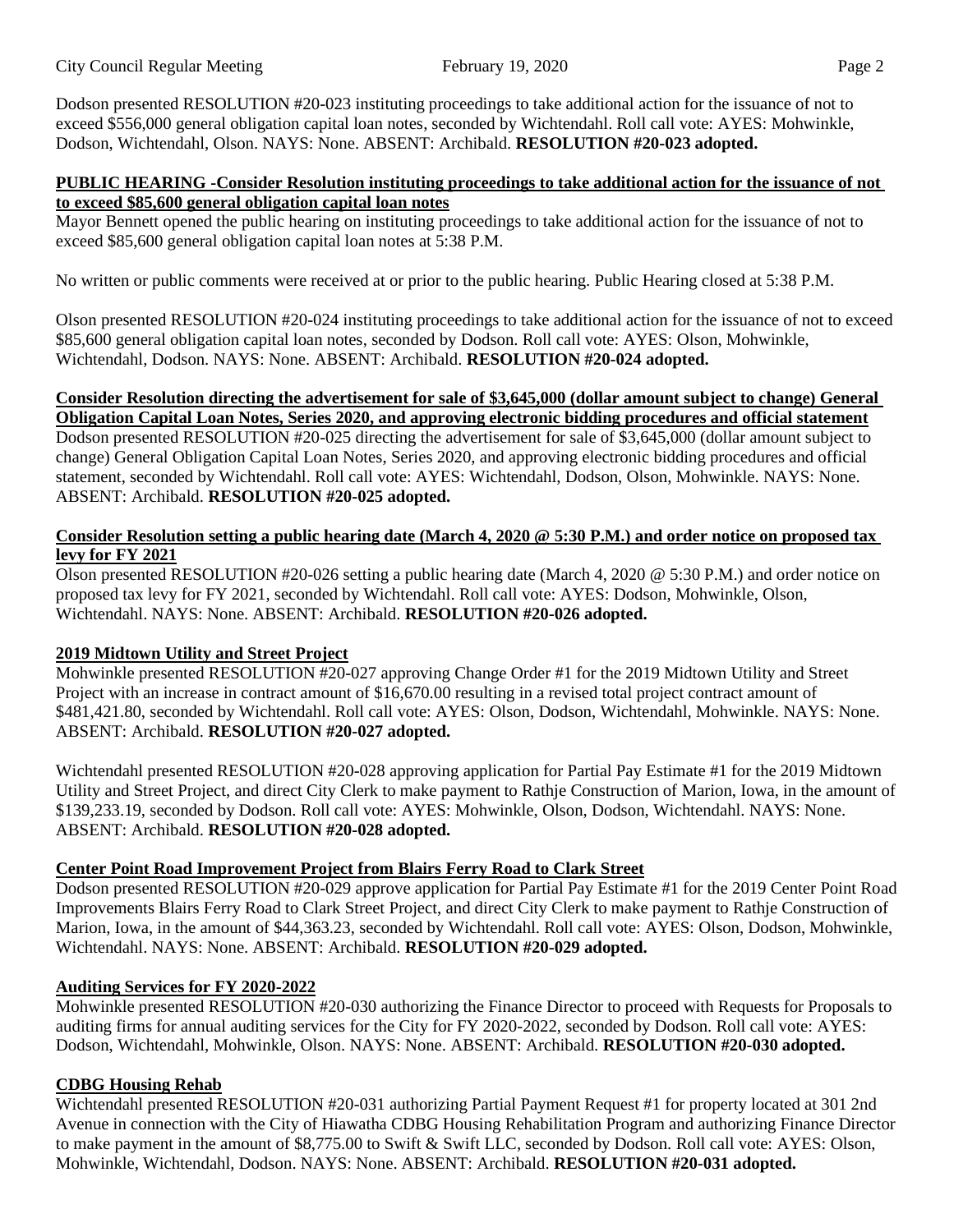Olson presented RESOLUTION #20-032 authorizing Change Order Request #1 for property located at 301 2nd Avenue with an increase in the original bid amount of \$5,050.00 resulting in a revised total job cost of \$32,250.00 in connection with the City of Hiawatha CDBG Housing Rehabilitation Program and authorizing Finance Director to make payment in the amount of \$5,050.00 to Swift & Swift LLC, seconded by Mohwinkle. Roll call vote: AYES: Wichtendahl, Dodson, Mohwinkle, Olson. NAYS: None. ABSENT: Archibald. **RESOLUTION #20-032 adopted.**

### **City of Hiawatha Curb Ramp and Crosswalk ADA Transition Plan**

Wichtendahl presented RESOLUTION #20-033 approving a Hiawatha 2020 Americans with Disabilities Act Transition Plan for the City of Hiawatha, seconded by Mohwinkle. Roll call vote: AYES: Mohwinkle, Olson, Wichtendahl, Dodson. NAYS: None. ABSENT: Archibald. **RESOLUTION #20-033 adopted.**

## **Consider Resolution approving adding staff, setting pay and employee benefits for FY2020 and FY2021**

Dodson presented RESOLUTION #20-034 approves the addition of hours for a Park Facility/Public Works seasonal position, a 3rd fulltime Fire Medic and one fulltime police officer all in FY20 and one additional fulltime police officer in FY21 with the recommended pay rates and required employee benefits as per our employee handbook. Further city council directs city staff to apply for financial assistance through a Cops Grant and make the necessary adjustments to the organization chart to reflect added staff, seconded by Olson. Roll call vote: AYES: Mohwinkle, Olson, Dodson, Wichtendahl. NAYS: None. ABSENT: Archibald. **RESOLUTION #20-034 adopted.**

## **Consider Resolution supporting recognition of Arbor Day on April 25, 2020**

Wichtendahl presented RESOLUTION #20-035 proclaiming April 25, 2020 as Arbor Day in the City of Hiawatha to coincide with the City's annual Earth Day event, and note that Arbor Day will be a floating day in Hiawatha, urging all citizens to celebrate Arbor Day and to support efforts to protect our trees and woodlands, and further, urge all citizens to plant, nurture and celebrate trees to gladden the heart and promote the well-being of this and future generations, seconded by Olson. Roll call vote: AYES: Dodson, Wichtendahl, Olson, Mohwinkle. NAYS: None. ABSENT: Archibald. **RESOLUTION #20-035 adopted.**

## **Hiawatha Public Library Expansion and Renovation Project**

Olson presented RESOLUTION #20-036 acknowledging and authorizing Partial Pay Estimate #8 for the Hiawatha Public Library Renovation and Expansion Project and directs the Finance Director to make payment in the amount of \$182,327.80, to Garling Construction, seconded by Mohwinkle. Roll call vote: AYES: Wichtendahl, Dodson, Olson, Mohwinkle. NAYS: None. ABSENT: Archibald. **RESOLUTION #20-036 adopted.**

Wichtendahl presented RESOLUTION #20-037 acknowledging and authorizing Partial Pay Estimate #9 for the Hiawatha Public Library Renovation and Expansion Project and directs the Finance Director to make payment in the amount of \$184,122.35, to Garling Construction, seconded by Mohwinkle. Roll call vote: AYES: Olson, Dodson, Mohwinkle, Wichtendahl. NAYS: None. ABSENT: Archibald. **RESOLUTION #20-037 adopted.**

Wichtendahl presented RESOLUTION #20-038 acknowledging and authorizing Change Order #12 and approving the additional funding request through Local Option Sales and Service Tax for the Hiawatha Public Library Renovation and Expansion Project with an increase in contract amount of \$106,064.34; previous amount authorized in Resolution #19-174 in the amount of \$84,652.70 and request additional funding in the amount of \$21,411.64 resulting in a revised total project contract amount of \$4,041,158.98, seconded by Dodson. Roll call vote: AYES: Mohwinkle, Olson, Dodson, Wichtendahl. NAYS: None. ABSENT: Archibald. **RESOLUTION #20-038 adopted.**

Mohwinkle presented RESOLUTION #20-039 acknowledging and authorizing Change Order #13 and approving the additional funding request through Local Option Sales and Service Tax for the Hiawatha Public Library Renovation and Expansion Project with an increase in contract amount of \$5,321.31, resulting in a revised total project contract amount of \$4,046,480.29, seconded by Wichtendahl. Roll call vote: AYES: Dodson, Wichtendahl, Mohwinkle, Olson. NAYS: None. ABSENT: Archibald. **RESOLUTION #20-039 adopted.**

There being no further discussion, Wichtendahl moved to adjourn at 5:47 P.M., seconded by Dodson. Motion carried.